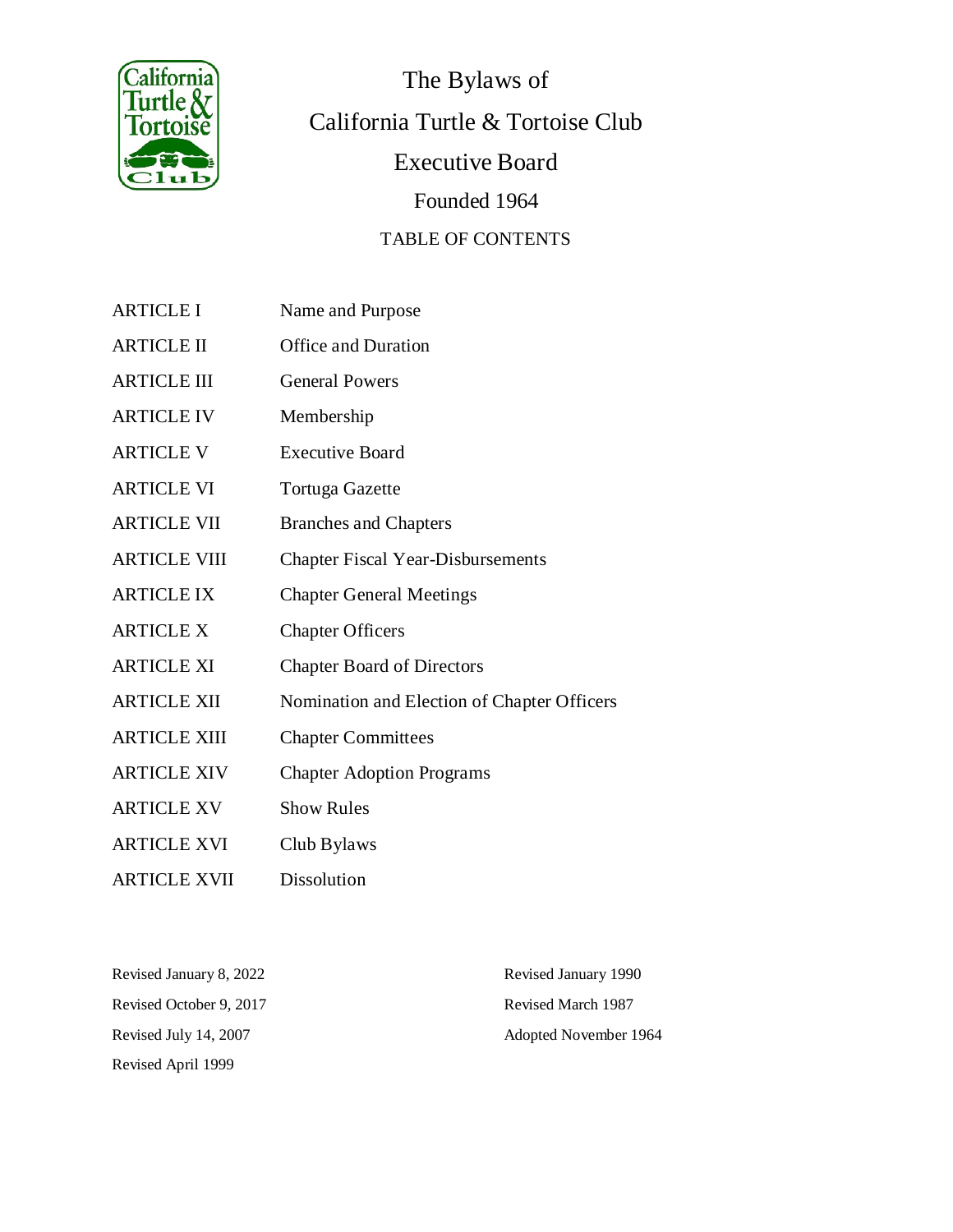#### THE BYLAWS OF

#### CALIFORNIA TURTLE & TORTOISE CLUB - EXECUTIVE BOARD

Founded 1964

#### **ARTICLE I Name and Purpose**

1.1. Name: The name of this organization shall be the California Turtle & Tortoise Club - Executive Board, hereinafter referred to as "Club".

1.2. Purpose: The Club is organized to promote the preservation, conservation, welfare, study and dissemination of knowledge pertaining to the order Testudines (Chelonia). The purpose of the Club is to foster the preservation and conservation of turtles and tortoises in the wild and their natural habitat, and to promote the welfare of captive turtles and tortoises, including but not limited to, the development and dissemination of educational material to the general public through publications, lectures, and workshops, with special emphasis on California's state reptile, the desert tortoise.

1.3. Non-profit Entity: The Club is incorporated as a California Public Benefit Corporation. The Club shall be nonprofit and nonpartisan. No substantial part of the activities of the organization shall consist of the publication or dissemination of materials with the purpose of attempting to influence legislation, and the Club shall not participate or intervene in any political campaign on behalf of any candidate for public office or for or against any cause or measure being submitted to the people for a vote.

1.4. Consistent With Purpose: The Club shall not, except in an insubstantial degree, engage in any activities or exercise any powers that are not in furtherance of the purpose described above.

1.5. Irrevocable Dedication of Assets: This Club's assets are irrevocably dedicated to public benefit and charitable purposes. No part of the net earnings, properties, or assets of the Club, on dissolution or otherwise, shall inure to the benefit of any private person or individual, or to any Director or Officer of the Club. On liquidation or dissolution, all properties and assets remaining after payment, or provision for payment, of all debts and liabilities of the Club shall be distributed to a nonprofit fund, foundation, or corporation that is organized and operated exclusively for charitable purposes, and that has established its exempt status under Internal Revenue Code §501(c)(3). The Club shall not engage in business carried on for profit, nor perform services for individuals whether or not for compensation. No income or net earnings, properties, or assets of the Club shall be used to the benefit of any individual Member, with the exception of the modest Stipend paid to the Tortuga Gazette Editor and/or any of the four Executive Board Officers approved by the Executive Board.

1.6. Chapters and Branches: A local segment of the California Turtle & Tortoise Club shall be known as "Chapter" or "Branch" and meet the requirements as stated in these Bylaws.

1.7. Updated Corporate Code: Should any provision of these Bylaws conflict with or be inconsistent with federal and/or California law, federal and/or California law shall prevail and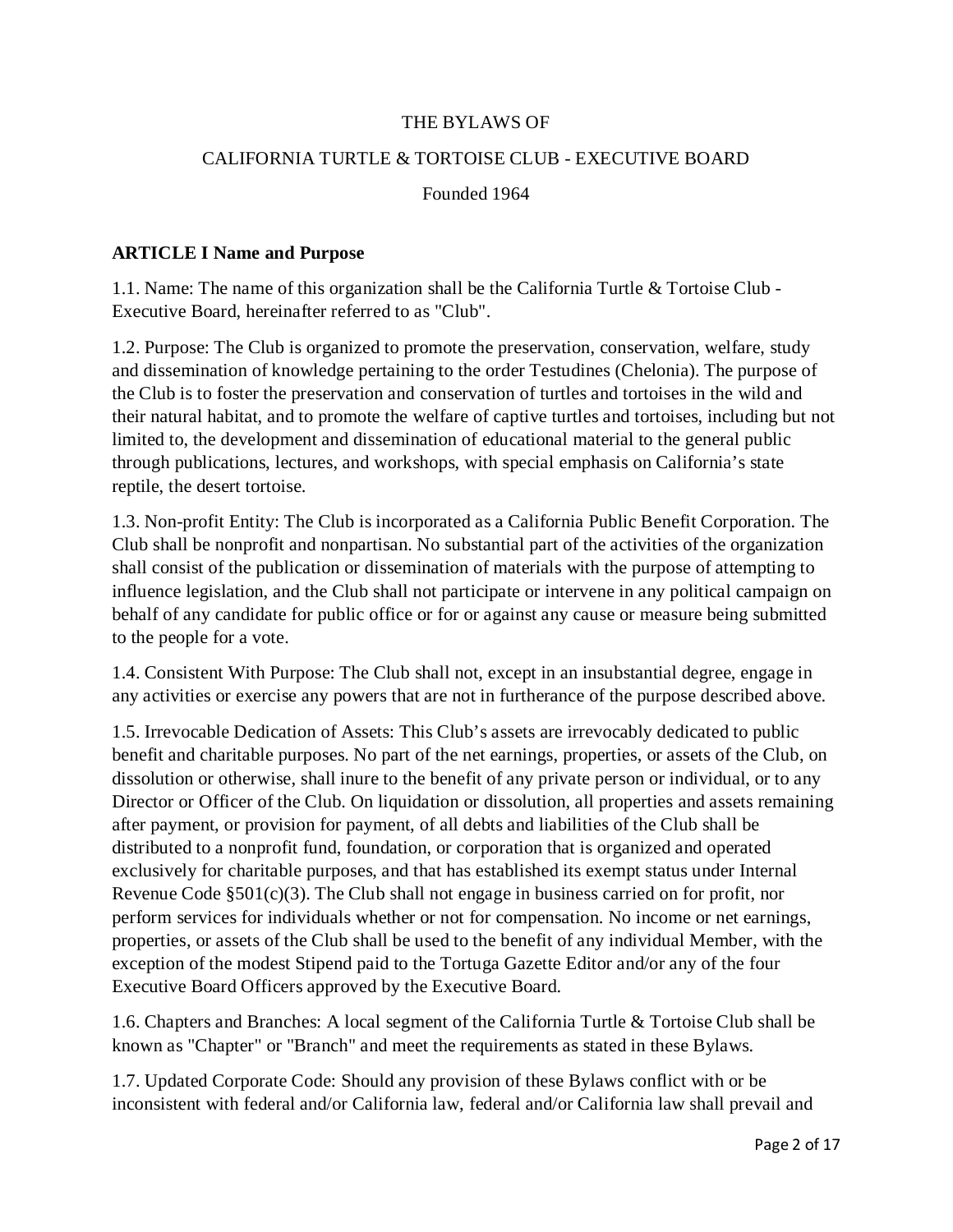control. References herein to the "Corporations Code" shall refer to the most current version of the California Corporations Code. All references to particular Sections of the Corporations Code shall include all comparable succeeding Sections of said Code.

## **ARTICLE II Office and Duration**

2.1. Principal Office: The principal office of this Club shall be located in the State of California where designated by the Club's Executive Board.

2.2. Change of Location: The Executive Board may change the principal office from one location to another. Any change of this location shall be noted by the Secretary on these Bylaws opposite this section, or this section may be amended to state the new location.

2.3. Other Offices: The Club may also have offices at such other places, within or without the State of California, where it is qualified to do business, as its business may require and as the Executive Board may designate.

2.4. Duration: The death, removal, or resignation of any Member of the Club shall not result in the dissolution of the Club.

#### **ARTICLE III General Powers**

3.1. Funds: This Club shall have the power to obtain, invest and retain funds for advancing the purpose stated in ARTICLE I.

3.2. Investment Policy: The Club shall have a written Investment Policy that is approved and reviewed by the Executive Board every three years starting 2021.

3.3. Executive Board Powers: This Club shall have the power to do any lawful acts or things reasonably necessary or desirable for carrying out the Club's purpose.

#### **ARTICLE IV Membership**

4.1. Eligibility for Membership: Any student, individual, family or organization that supports and is dedicated to the Club's purpose shall be eligible for Membership.

4.2. Chapters/Branch Membership: Membership in the Club occurs through Membership in one of the Club's Chapters or Branches. The term "Chapter" will refer to all Chapters and Branches unless otherwise noted within these Bylaws. Memberships are not transferable.

4.3. Types of Membership: There shall be only one class of Members. Within that class, there are five (5) types of Membership: (1.) Student, (2.) Individual, (3.) Family, (4.) Life, and (5.) Complimentary. These five (5) types of Membership are described below: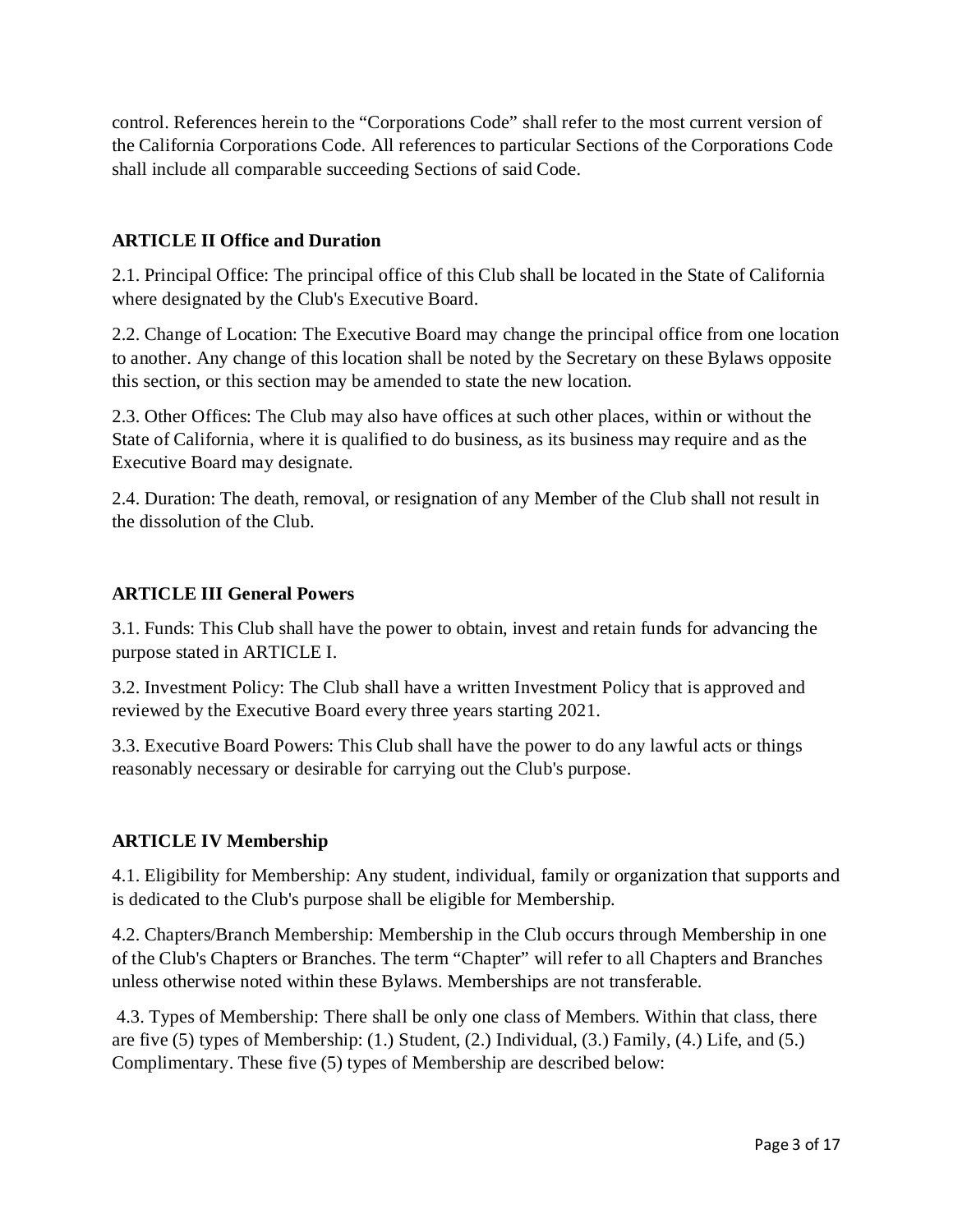- "Student Membership" shall be full/part time student registered and attending an accredited College or University/Tech School, regardless of age and shall have one vote only if over the age of 18. "Student Membership" shall also apply to any members under the age of 18 but will not have voting rights.
- "Individual Membership" shall have one vote, and shall be for any individual person 18 years of age and up who is not a student.
- "Family Membership" shall have a maximum of two votes, and shall be for all the eligible family Members living in the same household.
- "Life Membership" shall have a maximum of two votes (as applicable), and shall be for any Individual or Family (see above) that has paid the prescribed amount for Life Membership (this being a onetime payment of the prescribed dues).
- "Complimentary Membership" shall have a maximum of two votes (as applicable), is granted by a specific Chapter, and may consist of a Student, Individual, or Family Membership (see above) or organization. The sole distinction is that this Membership type does not require the payment of dues.

4.4. Rights and Privileges: Members will have the following:

- To vote if at least eighteen (18) years of age.
- To hold office after at least six (6) month's Membership.
- To nominate candidates for Chapter/Branch office.
- To receive the current Club publication, the Tortuga Gazette, via electronic mail.
- To borrow books and publications from the Chapter Library (if applicable).
- To hold a Club Membership card (if applicable).
- Members may get priority in the adoption placement of some animals (upon approval of a submitted application).
- To attend Club Chapter meetings.
- Members shall have the rights afforded Members of a Nonprofit Public Benefit Corporation under the California Corporations Code.

4.5. Voting Rights: Neither the Chapters nor the Club have or offer Memberships without voting rights, except for Student Members under the age of 18 years.

4.6. Membership Applications: Every Membership application is subject to approval by the respective Chapter to which the Membership application is made upon timely payment of Club dues. Applicants will not be discriminated against on the basis of race, color, national origin, sex, sexual orientation, religion, disability, or age.

4.7. Dues: Every Member except Complimentary must pay the prescribed dues, within the time and on the conditions set by the Board. Membership dues shall be published in The Tortuga Gazette.

4.8. Granting Complimentary Memberships: Because membership in the Club occurs through the Chapter or Branch (see article IV 4.2), the request for a Complimentary Membership may be recommended to the Chapter Membership at a Chapter general meeting. To pass the request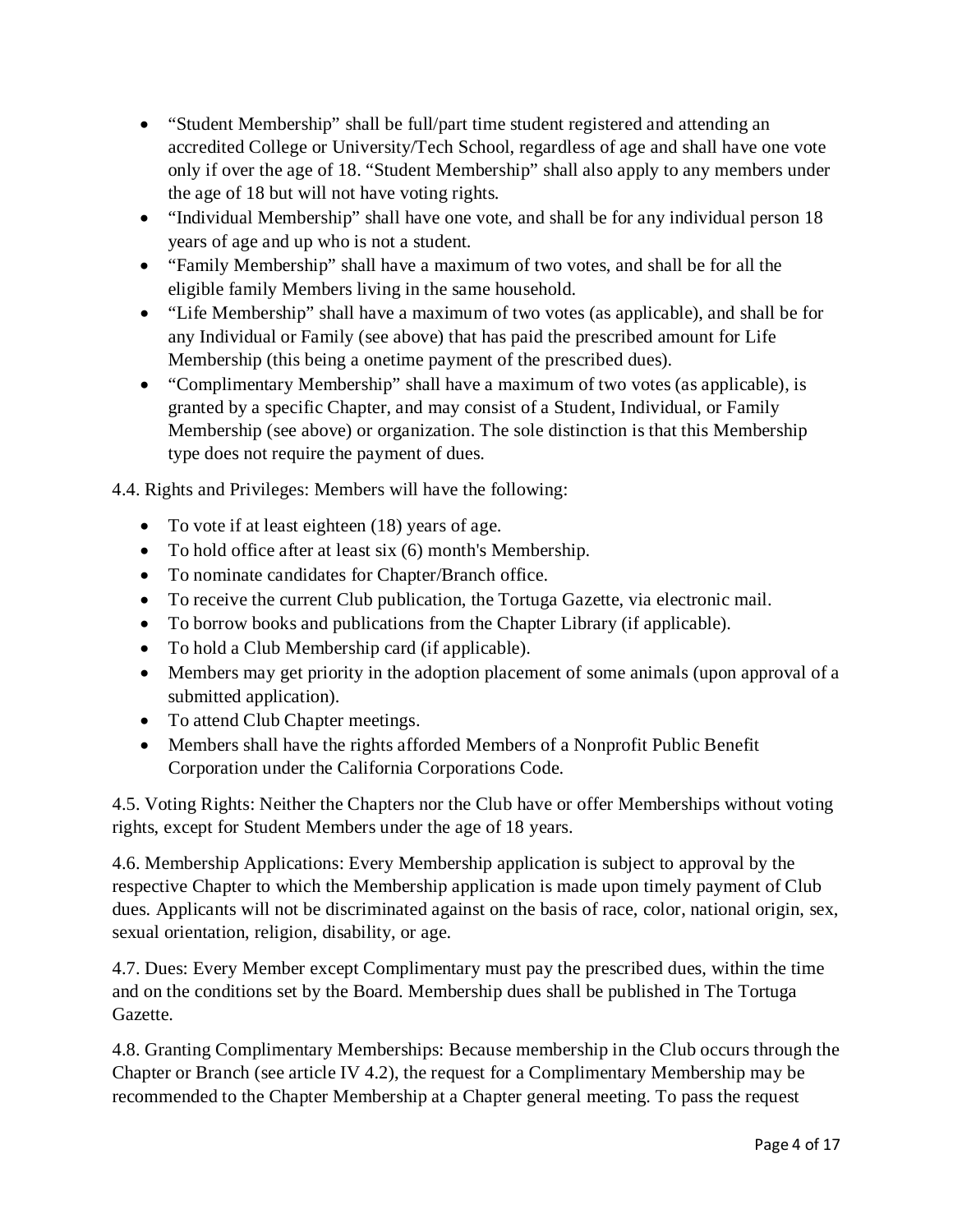takes a majority vote of the members present at that meeting. Complimentary Membership renewal listing is Comp-Date. Complimentary Life Membership is Comp-Life. Complimentary Memberships, including Complimentary Life, are only honored in the individual Chapter for the life of that Chapter and are not transferable.

4.9. Member Reassignment: In the event a Chapter closes; the Memberships may be reassigned to a remaining Chapter of the Members' choice. If no Chapter is chosen by the Member, the nearest Chapter will be assigned by the Distribution Manager of The Tortuga Gazette. Chapter Complimentary Memberships will be terminated.

4.10. Member Removal: Before action is taken the Chapter's Board of Directors shall notify the Member of the specific issue(s) with which the Member is charged and shall request that the Member appear before the Chapter's Board of Directors at a specified meeting with a minimum of seven (7) days notice. At that meeting the Chapter's Board of Directors may declare the Membership revoked on a super majority (two-thirds) vote.

# **ARTICLE V Executive Board**

5.1. Executive Board: The Club's Executive Board shall consist of the Executive Board Officers and the Executive Board Directors (Directors shall simultaneously serve as the Delegates for all the Members of their respective Chapter, having all authority of the Members, pursuant to Corporation's Code Section 5152.). The two Directors, and one optional substitute Director, from each Chapter will be appointed by their respective Chapter's Membership (see Section 11.8 Executive Board Directors/Delegates). The term "Executive Board" shall refer to all of the Executive Board of Directors (Delegates) and the Executive Board Officers.

5.1.1. Executive Board Responsibilities: The Executive Board shall oversee the Club's joint activities as follows:

- The Club's adoption program.
- Determination of current Membership Dues.
- Creation of new Chapters and sponsoring of Branches.
- The Bylaw amendments and revisions.
- Perform other duties as required.
- Investments and disbursements of Club's assets

5.2. Executive Officers: The Officers of this Club shall be a Chief Executive Officer ("CEO"), a Vice-CEO, a Secretary, and a Chief Financial Officer ("CFO"). The Club may also have assistants to any of these Officers as needed and may be appointed by the Board Officers.

Any number of offices may be held by the same person, except the CEO may not serve concurrently as the CFO. In the case of dual position officers requiring a second signer, another officer shall be required to sign.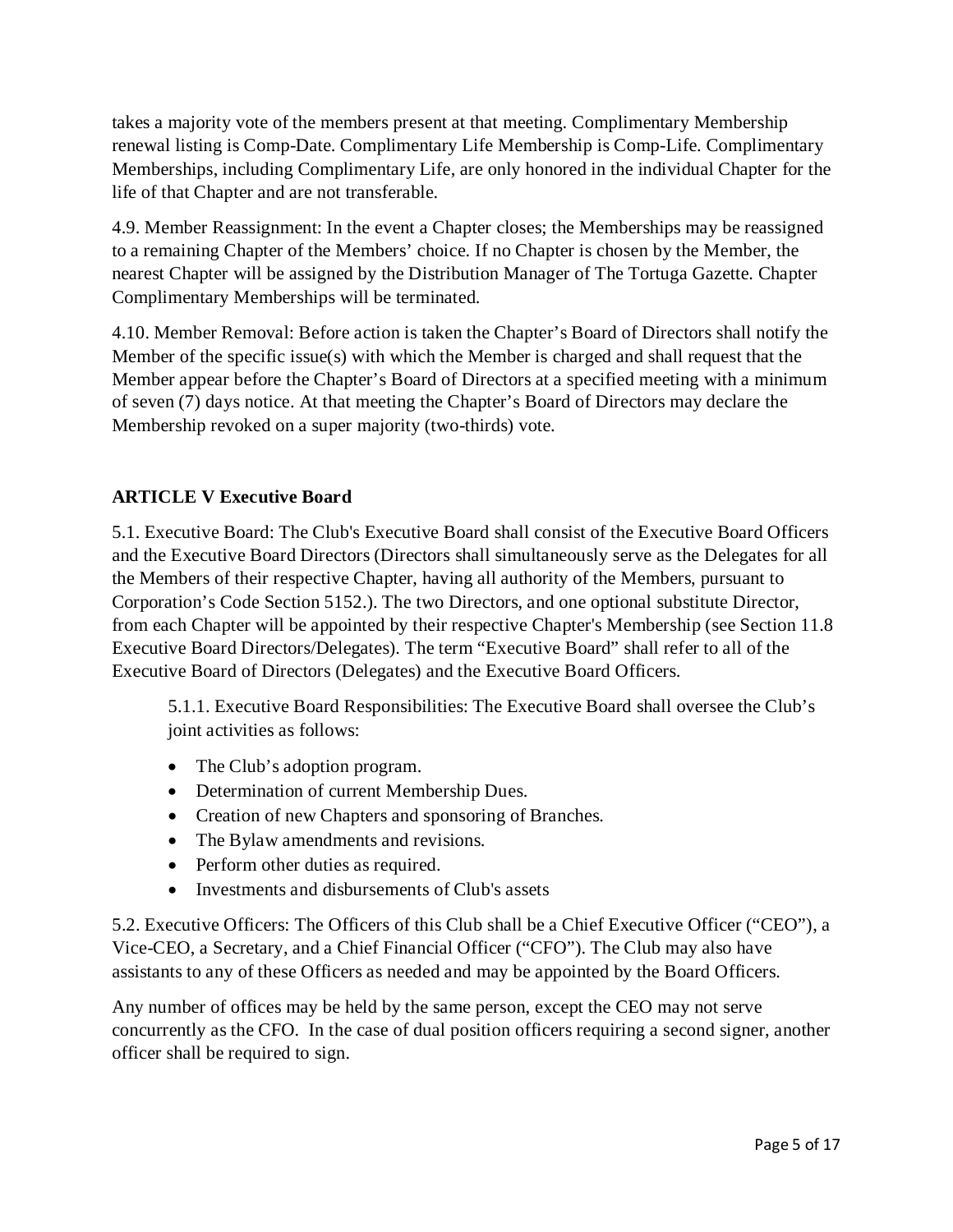5.2.1 Responsibilities of Chief Executive Officer: The CEO for the Club is subject to the control of the Executive Board and these Bylaws; shall be the general manager of the Club; shall supervise, direct, and manage the Club's activities, affairs, and Officers. The CEO shall be the Chairperson at Executive Board Meetings.

5.2.2. Responsibilities of Board Vice-CEO: The Vice-CEO shall chair all meetings in the absence of the CEO and shall assist the CEO in the performance of their duties.

5.2.3. Responsibilities of Executive Secretary: The Executive Secretary shall keep a book of minutes of all meetings, proceedings, and actions of the Board for the Club's permanent records. The Executive Secretary shall keep a copy of the Articles of Incorporation and Bylaws, as amended to date, and any other documents required by the Club. The Executive Secretary shall file all applicable government filings/reports required by law not already filed by the CFO. The Executive Secretary shall conduct the correspondence of the Board and Corporation under the direction of the Board.

5.2.4. Responsibilities of Chief Financial Officer: The CFO shall keep and maintain adequate and correct books and accounts of the Club's properties and transactions. The CFO shall send or cause to be given to the Members and/or Board of Executive Directors such financial statements and reports as are required to be given by law, by these Bylaws, or by the Executive Board. The books of account shall be open to inspection by any Executive Director during regular business hours and/or by appointment.

The CFO shall (1) deposit, or cause to be deposited, all money and other valuables in the name and to the credit of the Club with such depositories as the Board may designate; (2) disburse the Club's funds as the Board may order; (3) render to the Chair and the Board, when requested, an account of all transactions as CFO, and of the financial condition of the Club; (4) receive and review the financial reports from each Chapter under the CTTC FEIN; and (5) file all applicable government filings/reports required by law (not already filed by the Executive Secretary); (6) have such other powers and perform such other duties as the Executive Board or the Bylaws may require.

5.2.5. Executive Officers Responsibilities: The Executive Board Officers shall oversee the Club's joint activities as follows:

- The publishing and distribution of The Tortuga Gazette.
- Maintenance of the Club's World Wide Web site.
- Creation or dissolution of committees to perform such tasks as directed by the Executive Board.
- The Bylaws interpretations and the parliamentary procedures.
- Assistance and guidance to Chapters on request in regard to elections, shows, finance, meeting agenda and programs, parliamentary procedures, arbitration, or any other problem under these Bylaws.
- Perform other duties as required.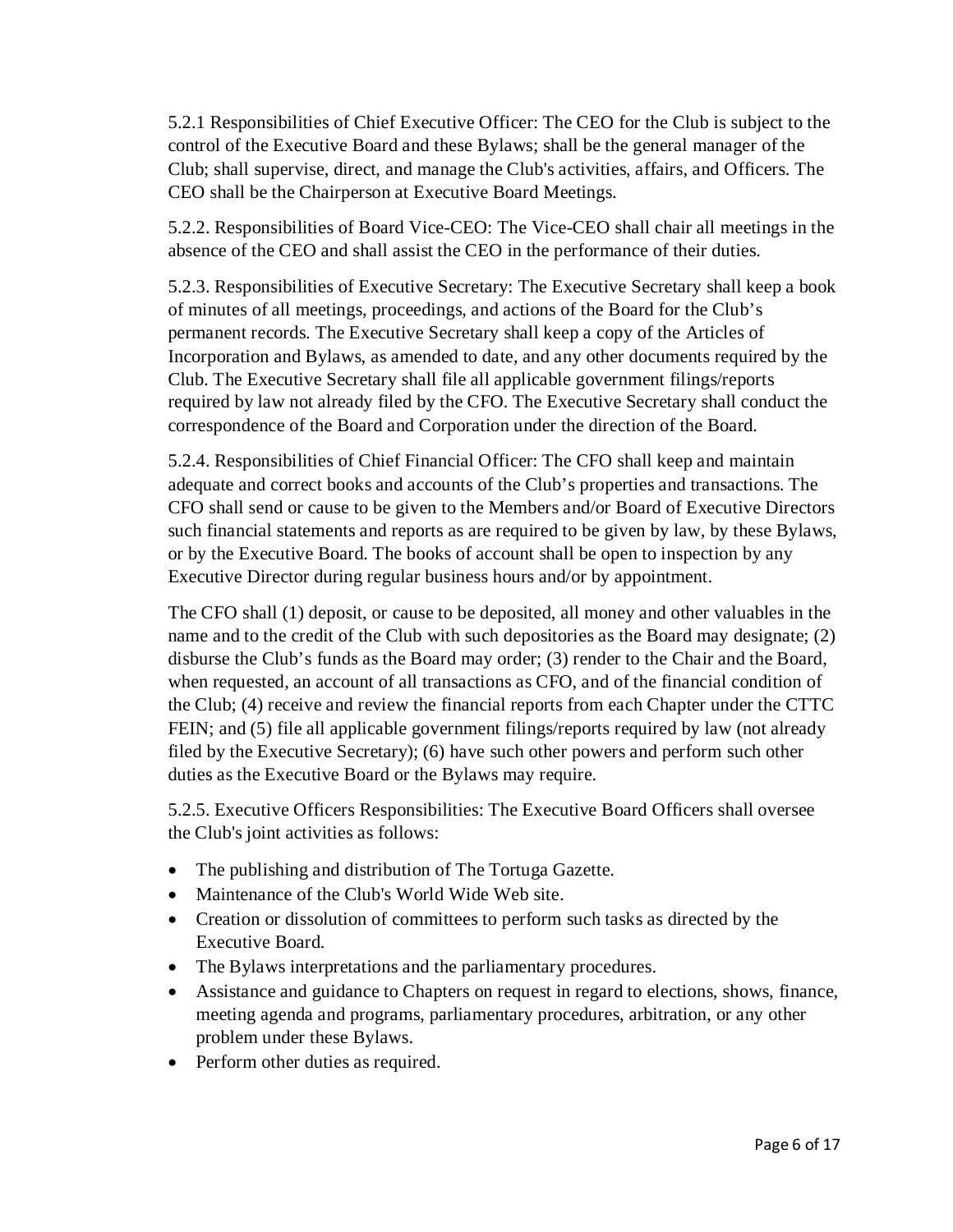5.3. Qualifications, Elections and Duration: The CEO, Vice-CEO, Executive Secretary and CFO of the Executive Board will be elected annually or as necessary as follows:

5.3.1. Any Club Member in good standing for at least one year and interested in serving in one of these positions is eligible for nomination;

5.3.2. At the second to last regularly scheduled Executive Board Meeting of the fiscal year, a Nominating/Election Committee shall be formed by the Executive Board. This committee shall collect nominations and verify consent from all nominees in a timely manner. This committee shall prepare ballots to be utilized at elections to be held at the last regularly scheduled Executive Board Meeting of the fiscal year. Write-in nominations may be allowed.

5.3.3. Members of the Executive Board must be present at the meeting to vote and may cast at most one vote for each position. The candidate receiving a majority of votes cast for each office will be elected to that office. In the event of a tie, the highest ranking of the current officers not running for the office in question will cast an additional tiebreaking vote. For the purposes of this section of the Bylaws the officers are ranked in descending order as CEO, Vice-CEO, Executive Secretary and CFO. The Nominating/Election Committee may utilize electronic and/or telephonic voting at their discretion as long as the above criteria are met.

5.3.4. Those elected will take office on November 1st, or whatever date is specified in these Bylaws as the start of the fiscal year, and serve a term of one (1) year thereafter.

5.4. Executive Officer and Director (Delegate) Removal: Misconduct or failure to perform the duties of office shall be cause for removal of a Member of the Executive Board. Misconduct may include but is not limited to: illegal activity, conflict of interest, self-dealing, activity prohibited in these Bylaws, and other activities which are not in the best interests of the Club. Before action is taken, the Executive Board shall notify the Executive Board Member of the specific failures with which the Member is charged and shall request that the Member appear before the Executive Board at a specified meeting with a minimum of seven (7) days' notice. At that meeting the Executive Board may declare the position to be vacant on a super majority (or twothirds) vote.

5.5. Vacancy: In case of a vacancy in any of the Executive Board offices, the remaining Executive Board Officers shall appoint a temporary replacement at the earliest opportunity by majority vote, and ratify at the next meeting by the Executive Board.

5.6. Directors Reporting to Chapters: Executive Board Directors shall report and recommend to their respective Chapter's Board of Directors about all decisions and conclusions reached at Executive Board Meetings.

5.7. Executive Board Meetings and Quorums: The Executive Board shall meet quarterly or as required. A majority of the Executive Board Members constitutes a quorum.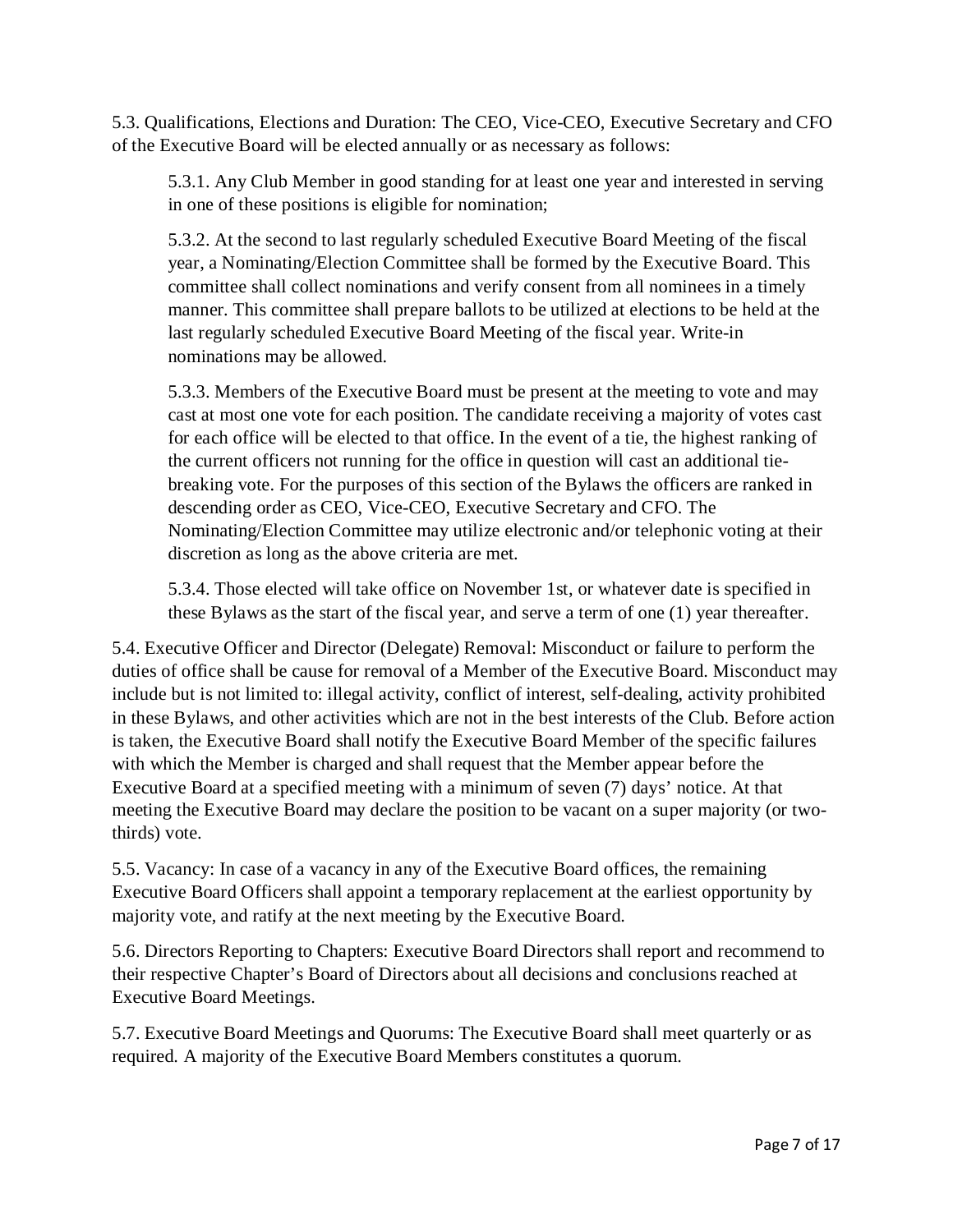5.8. Attendance: Each chapter may designate a third Delegate that will serve as a substitute at Executive Board Meetings in instances where one of the two main Delegates cannot attend.

5.9. Conflict of Interest: Officers and Directors may not vote on any matters where there may be a conflict of interest.

5.10. Director and Officer Insurance: The Executive Board authorized the purchase of Insurance against any liability for Directors and Officers who are performing duties on behalf of the club. This is called D & O (Director & Officer) Insurance. Each Chapter may select (2) two directors and an alternate for a total of (3) three Directors for each Chapter whose names will be submitted to the Insurance carrier for coverage.

5.11. Authority for Electronic Meetings/Votes: If authorized by the Executive Board in its sole discretion, and subject to the requirements of consent in Corporations Code §20(b), and guidelines and procedures, the Executive Board may adopt the use of Electronic Meetings.

5.12. Invitees to Board Meetings: The Board by resolution shall designate who shall be invitees to meetings of the Board. The Chair, as necessary, may have the Board go into confidential executive sessions with only Board Members present, along with legal counsel and/or other advisers to the Board, or other individuals as requested by the Board.

5.13. Investment Committee: The Board shall have an Investment Committee comprised of up to five committee members which shall follow the Investment Policy as adopted and amended by the Board. The Investment Policy shall be in conformance with Corporations Code Section 5240. The CFO is not required to, but may, serve on the Investment Committee. The CEO may not serve on the Investment Committee. A majority of the Executive Officers may appoint new Members as required to the Investment Committee.

5.14. Executive Board disbursements:

5.14.1. The fiscal year of the Executive Board shall commence November 1st of each year and end the following October 31st.

5.14.2. All ongoing and customary disbursements of funds shall be approved, authorized or ordered by the CFO. All unusual or new disbursements of funds shall be approved, authorized or ordered by the Executive Board by a majority vote. A majority of the Executive Officers may authorize or order disbursements in cases of emergency. This includes disbursements from investment funds.

5.14.3. Bank accounts may only be opened upon authorization of the Executive Board. All receipts must be deposited directly into such bank accounts by the CFO.

5.14.4. The CFO shall present ongoing periodic financial reports at Executive Board Meetings and an annual financial report at the first Executive Board Meeting of the new fiscal year.

5.14.5. The Executive Board may order an audit of the Executive Board's financial records at any time.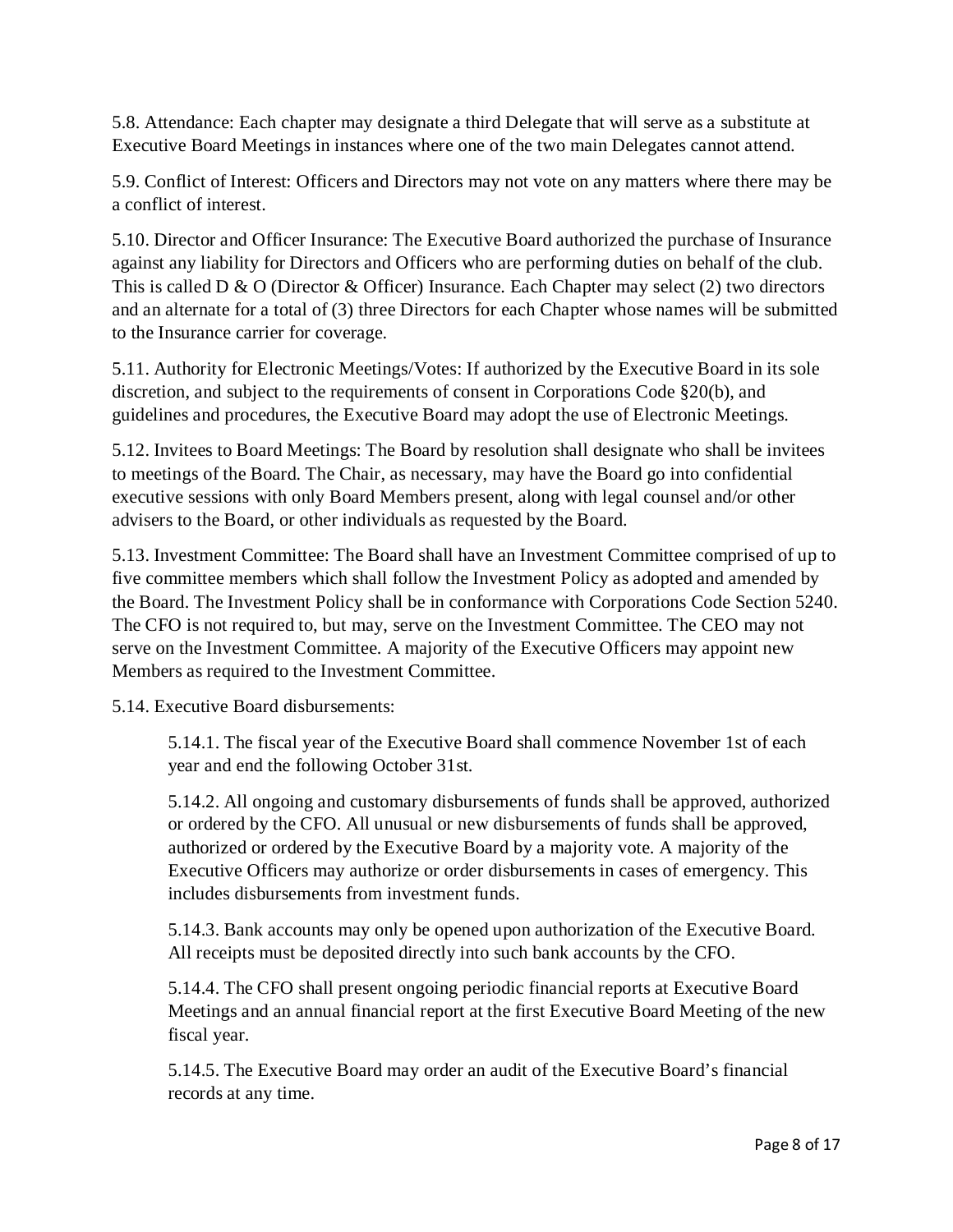## **ARTICLE VI Tortuga Gazette**

6.1. The Tortuga Gazette shall be published by the Executive Board and shall be distributed using the most current mailing list provided by each Chapter.

6.2. The Tortuga Gazette shall feature Club news and bulletins, articles about turtles and tortoises, their care, medical information and other conservation and educational material, as well as information concerning the Chapters, announcements, editorials, and exchange of information.

6.3. The Editor is appointed by the Executive Board Officers and serves at their pleasure. The Editor may not be an Officer of the Executive Board.

6.4. The Tortuga Gazette Distribution Manager is appointed by the Executive Board CEO and approved by the Editor. The Distribution Manager compiles all Chapters' mailing lists and submits to the Editor as required.

6.5. The Editor must consult with the Executive Board Officers on any controversial subjects presented for publication. Other material shall be published at the discretion of the Editor. Advertising must be screened by the Editor.

6.6. The Editor must retain a complete set of The Tortuga Gazette on behalf of the Executive Board.

## **ARTICLE VII Branches and Chapters**

7.1. Branch: A new Branch may be formed provided:

- A. There is a sponsoring Chapter in good standing.
- B. There are at least twelve (12) Members to support it.
- C. Proper leadership exists.
- D. It is approved by the Executive Board.

7.1.1. The sponsoring Chapter shall provide guidance, support and financial assistance to the Branch.

7.1.2. Members of the Branch are Members of the sponsoring Chapter. The sponsoring Chapter shall supervise the Branch's finances. Branch disbursements must be approved by the Treasurer of the sponsoring Chapter.

7.1.3. Members of the Branch shall appoint provisional Officers and Directors who will function with the guidance and support of the sponsoring Chapter's Board of Directors. The provisional Officers shall remain in office until the first election to be held at the last meeting prior to November 1st following the formation of the Chapter.

7.1.4. A Branch shall have the same fiscal reporting responsibilities as a Chapter.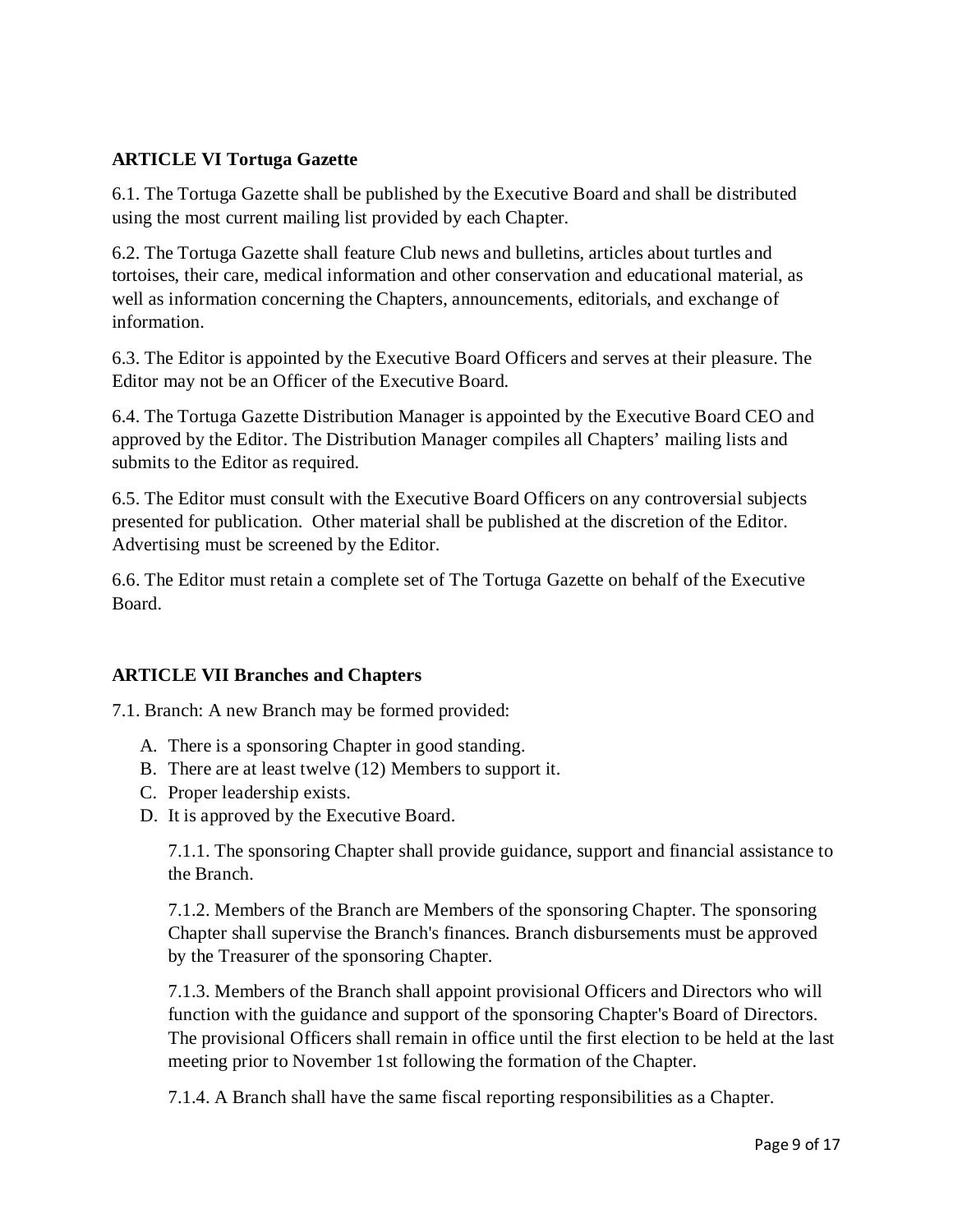7.1.5. A Branch may apply for Chapter status to the Executive Board after one (1) full year of successful operation.

7.2. Chapter Formation: A new Chapter may be chartered provided:

- A. It has operated satisfactorily for a full year as a Branch.
- B. It has a minimum of twenty-four (24) Members.
- C. It is approved by the Executive Board.

7.3. Minimum Requirements for Recognition and Continuation of Chapters:

7.3.1. A Chapter must fulfill the requirements in these Bylaws with exception to selfincorporated chapters:

- A. Each chapter under the Club's FEIN must maintain and submit to the CFO statements covering all transactions necessary to establish Corporate responsibilities for California State sales and use taxes and annual reports showing chapter assets, liabilities, revenues, and expenses in such form(s) and detail as necessary to permit the CFO to satisfy all state and federal filing requirements.
- B. Promptly make such other reports to the Executive Board as the Board may require; and
- C. All Chapters must hold at least one Chapter Board Meeting per year.

7.3.2. A Chapter may be suspended from good standing or dissolved due to noncompliance of these Bylaws:

- A. Upon request of the Chapter Board or those Chapter Officers active at the time of the request; or
- B. By resolution of the Executive Board after presentation of allegations and defenses.

7.3.3. Whenever a Chapter is dissolved for any reason, all financial records will be reviewed by the CFO of the Executive Board. Monies remaining in the Chapter treasury, financial records and documents, and all the property and supplies of the Chapter shall be returned to the Executive Board within 30 days. The Chapter records and financial documents will be maintained by the Executive Board so that individual issues, such as restricted funds and the costs of maintaining Life Memberships, can be addressed as necessary. No funds may be donated from the Dissolving Chapter to other entities within thirty (30) days prior to a Chapter being dissolved.

7.3.4. Any Chapter declared not in good standing, effective as of the date of such declaration, will cease to have the right to vote on the Executive Board. However, the Members of such Chapter, together with other interested individuals in the area, may propose a reorganization plan to correct the deficiencies which led to the Chapter's suspension from good standing.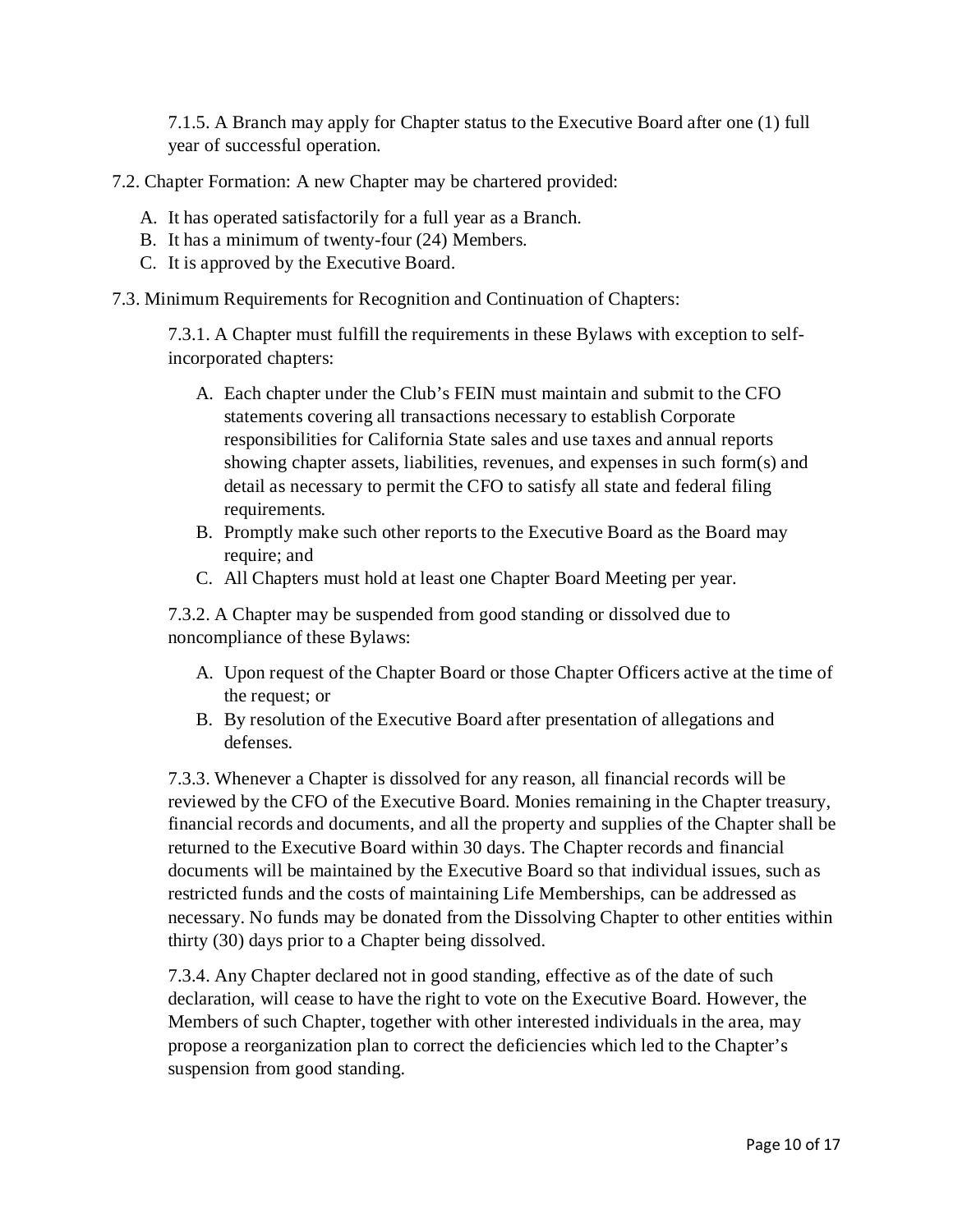7.3.5. Any Chapter declared not in good standing will return to good standing only upon declaration of the Executive Board that such Chapter has adequately remedied the problem, or proposed an adequate plan to remedy the problem, leading to its suspension. Such reinstatement of good standing will take effect immediately upon such declaration.

### 7.4. Discipline:

7.4.1. In the event of egregious misconduct or extraordinary failure to fulfill the requirements of these Bylaws by a Chapter's Board of Directors, the Executive Board Officers by a two-thirds vote or the Executive Board by a majority vote may appoint an ad hoc committee to supervise the Chapter until such time as a special election can be held to elect new Officers of the Chapter.

7.4.2. The Executive Board may declare the dissolution of a Chapter or Branch by a majority vote for failing to fulfill its financial obligations.

7.5. Chapter Incorporation: Any Chapter may also incorporate as a California Non-Profit Public Benefit Corporation, and apply for and hold a separate Federal Tax Identification Number for the purposes of additional fundraising. The individual Chapter will be responsible for timely preparing and filing all associated government filings required, due to the separate corporate status of its financial obligations. The status of any Club Chapter, which is separately incorporated and tax exempt as described above, is not adversely impacted by this incorporation, as that Chapter retains full rights and responsibilities as described in these Bylaws.

Any Chapter which incorporates must do so as a California Non-Profit Public Benefit Corporation, and obtain and retain a  $501(c)$  (3) federal tax-exempt status, along with the corresponding California tax exempt status. Further, the governing documents for such Chapter must be consistent with, and not in conflict with, the Articles of Incorporation, Bylaws, and policies of the Club, which supersede all Chapter governing documents, but are subject to the paragraph below.

All Chapters which are separately incorporated are also directly subject to compliance with the California Corporations Code. Should any of the mandated procedural requirements for operation of the Chapter contained in said Code differ from those contained in these Bylaws, such Chapters shall comply with the more restrictive requirements, satisfying both sets of requirements.

## **ARTICLE VIII Chapter Fiscal Year-Disbursements**

8.1. The fiscal year of the Chapter shall commence November 1st of each year and end the following October 31st.

8.2. All disbursements of funds shall be approved, authorized or ordered by the Board of Directors of the Chapters.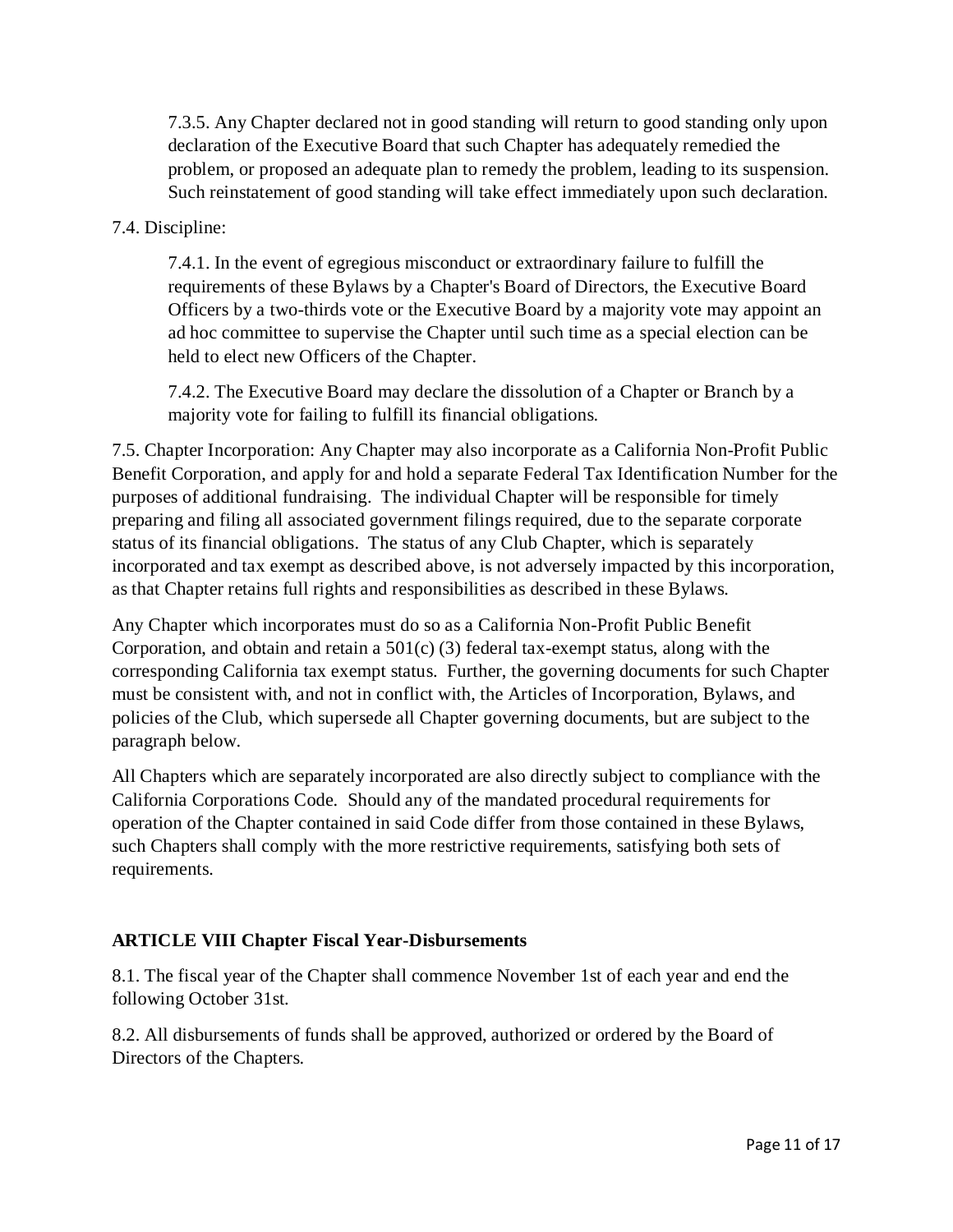8.3. Bank accounts may only be opened upon authorization by the Chapter's Board of Directors. All receipts must be deposited directly into such bank accounts by the Treasurer. All Chapter bank accounts shall require two signers on the account (but the accounts are not required to have dual signatures of checks), with the signers being Members of the Chapter's Board.

8.4. The funds and financial records of each Chapter shall be reviewed annually by one or more Members of the Chapter as appointed by the President. The review shall be performed at the close of the fiscal year and at any time the Treasurer or other financially responsible persons are replaced. This review shall be presented to the Members not later than the January general meeting.

8.5. A quarterly financial report, the content of which will be specified by the Executive Board CFO, must be presented to the CFO of the Executive Board each quarter as requested. Additionally, an annual financial report with the same content for the full year must be presented to the Club CFO at the end of each Chapter fiscal year as requested.

# **ARTICLE IX Chapter General Meetings**

9.1. Meetings: Meetings shall be held as arranged by the Chapter or Branch.

9.2. Special Meetings: Special meetings of a Chapter may be called by the President, or can be called at the written request of three (3) active Members of the Chapter. Ten (10) days written notice shall be given to all Members by the Chapter. The business to be transacted at any special meeting shall be limited to that mentioned in the call.

9.3. Annual Meeting: The last meeting prior to November 1st is the Annual Meeting and shall include the election of new Officers.

9.4. Quorum: A quorum is established with at least five voting members present at a chapter meeting.

9.5. Authority for Electronic Meetings/Votes: If authorized by the Chapter Board in its sole discretion, and subject to the requirements of consent in Corporations Code §20(b), and guidelines and procedures, the Chapter may adopt the use of Electronic Meetings.

## **ARTICLE X Chapter Officers**

10.1. The Officers of each Chapter shall be: President, Vice President, Recording Secretary, and Corresponding Secretary (or at the discretion of each Chapter, one Secretary and Treasurer, or Secretary-Treasurer). Membership duties may be assigned to either of the Secretary positions or the Treasurer.

10.2. Requirements to hold office: candidates must have been active Members (have attended a meeting or event) in good standing for at least six (6) months preceding elections and be at least eighteen (18) years of age at time of the election.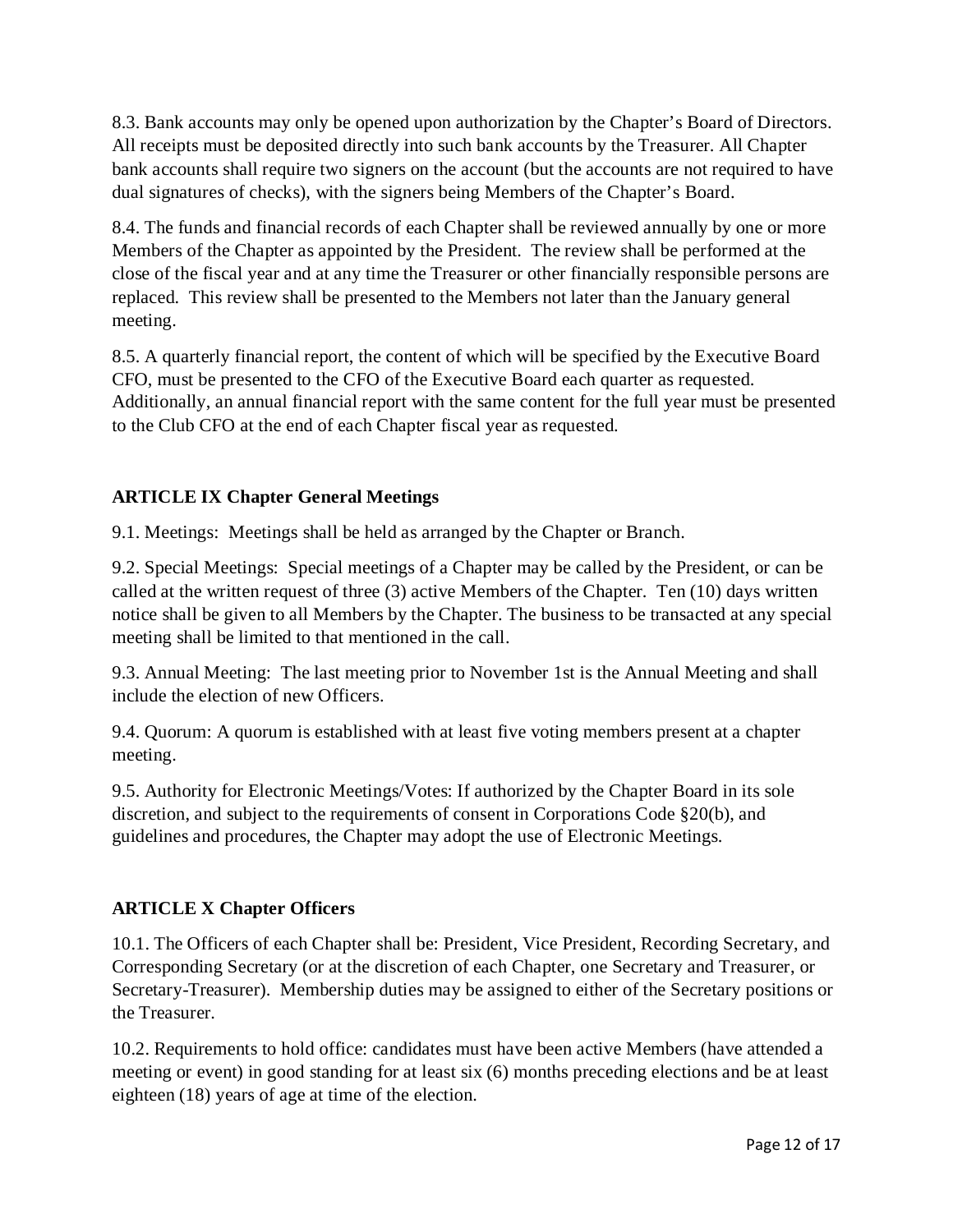10.3. Officers and Board of Directors may not miss any meetings without showing sufficient cause or reason. If more than two (2) consecutive board meetings or general meetings are missed, the Board of Directors may request the Officer/Director to resign or may remove the Officer/Director from office with a two-thirds vote.

10.4. A Member may not hold the position of President or Treasurer in the same Chapter or in more than one Chapter at a time. A Member may not hold an officer position in more than two Chapters at one time. Executive Board Officer positions are exempt.

10.5. Duties and responsibilities of the Officers:

#### 10.5.1. President

- A. Shall preside at all meetings.
- B. Shall exercise general supervision of the affairs of the Chapter.
- C. Shall appoint or remove the Librarian, Archivist, Refreshment Committee Chair and other appointees as required and applicable.
- D. Shall order a review of the financial records at the fiscal year end and upon change of the Treasurer.
- 10.5.2. Vice President
	- A. Shall be responsible for Chapter meeting programs.
	- B. Shall assist the President in the operation of the Chapter.
	- C. Shall assume the duties of President in his or her absence.
	- D. Shall assume the office of President in the event of vacancy prior to expiration of term in office until regular elections take place.
- 10.5.3. Recording Secretary
	- A. Shall record and keep the minutes of all meetings.
	- B. Shall maintain the Membership list (optional).
	- C. Shall ensure Chapter Members receive The Tortuga Gazette by providing a current mailing list to the Executive Board designee (optional).
- 10.5.4. Corresponding Secretary
	- A. Shall conduct the Chapter's correspondence.
	- B. Shall maintain the Membership list (optional).
	- C. Shall ensure Chapter Members receive The Tortuga Gazette by providing a current mailing list to the Executive Board designee (optional).
- 10.5.5. Secretary

Duties consist of 10.5.3 and 10.5.4 if the Chapter does not have a separate Recording and Corresponding Secretary.

10.5.6. Treasurer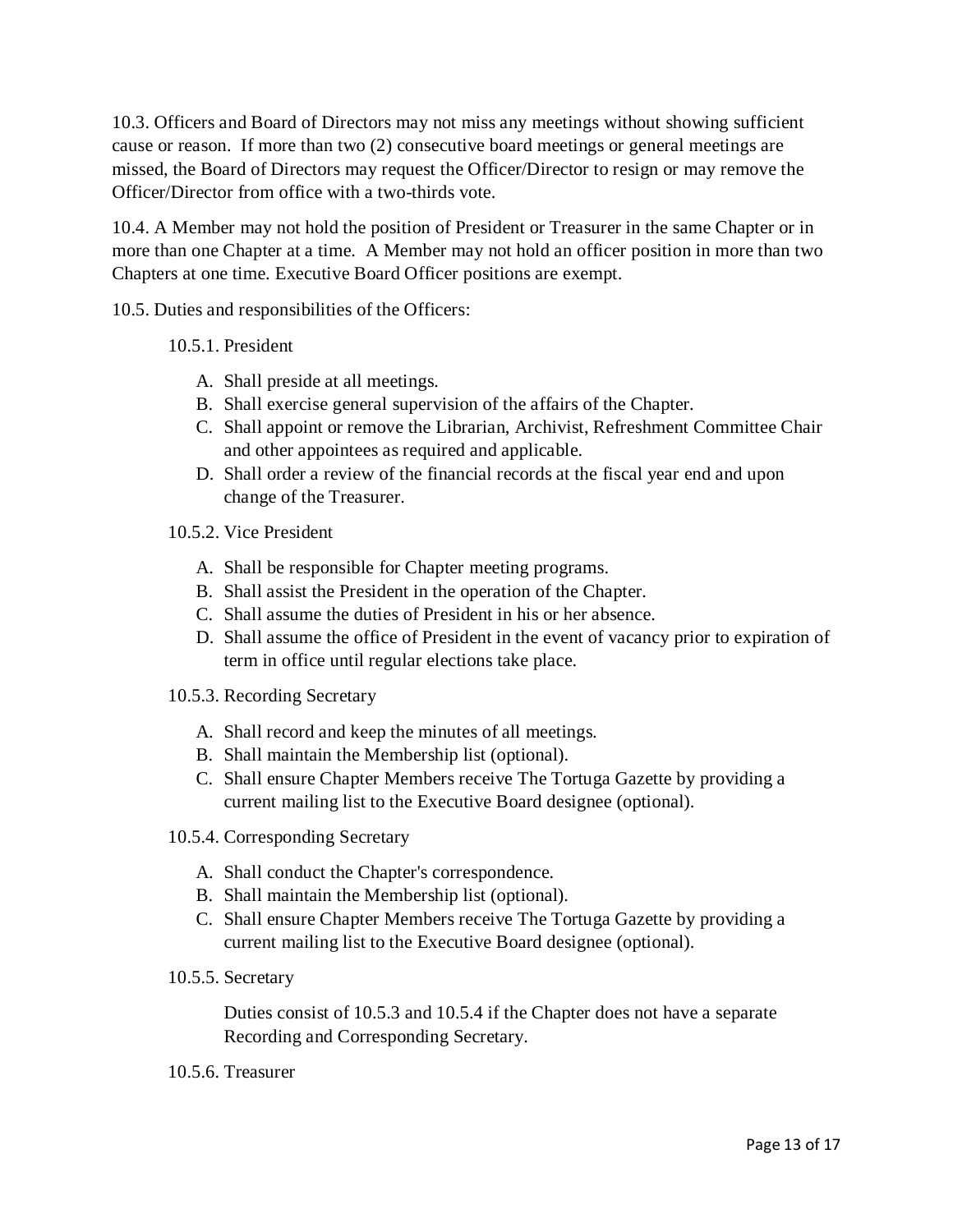- A. Shall receive and, with the approval of the Board of Directors, disburse all funds of the Chapter.
- B. Shall keep all financial records of the Chapter.
- C. Shall give oral, or written, financial report at each meeting, stating all income, expenses, and balance on hand.
- D. Shall prepare and send in the quarterly and annual financial reports as required by the Executive Board CFO.
- E. Shall maintain the Membership list (optional).
- F. Shall ensure Chapter Members receive The Tortuga Gazette by providing a current mailing list to the Executive Board designee (optional).
- 10.5.7. Secretary-Treasurer

Combination of 10.5.5 and 10.5.6 if the Chapter does not have separate offices. Membership must be executed by each Chapter.

# **ARTICLE XI Chapter Board of Directors**

11.1. The Board of Directors shall consist of the Officers of the Chapter, the past President, plus three (3) active Members: two (2) to be appointed by the President and one (1) to be appointed by the other Officers. Such appointments are to be made within one month after the elections. Directors shall hold office for one (1) year or until their successors are appointed.

11.2. The Board of Directors shall administer the Chapter. It shall receive applications for Membership, resignations, such reports of committees as may be necessary between general meetings of the Chapter; submit recommendations to the Chapter; and perform such duties as the Chapter or these Bylaws may require.

11.3. The Board of Directors shall have special authority as follows:

11.3.1. Misconduct or failure to perform the duties of an office or Board of Directors Membership shall be considered cause for removal.

11.3.2. Misconduct may include but is not limited to: illegal activity, conflict of interest, self-dealing, activity prohibited in these Bylaws, and other activities which are not in the best interests of the Club.

11.3.3. Before action is taken the Board of Directors shall notify the Member of the specific failures with which the Member is charged and shall request that the Member appear before the Board of Directors at a specified meeting with a minimum of seven

(7) days notice. At that meeting the Chapter Board of Directors may declare the office to be vacant on a simple majority vote.

11.3.4. The Officer or Board of Directors Member may remain a Member of the Chapter unless the Board specifically votes to expel the person from the Chapter by an additional two-thirds vote.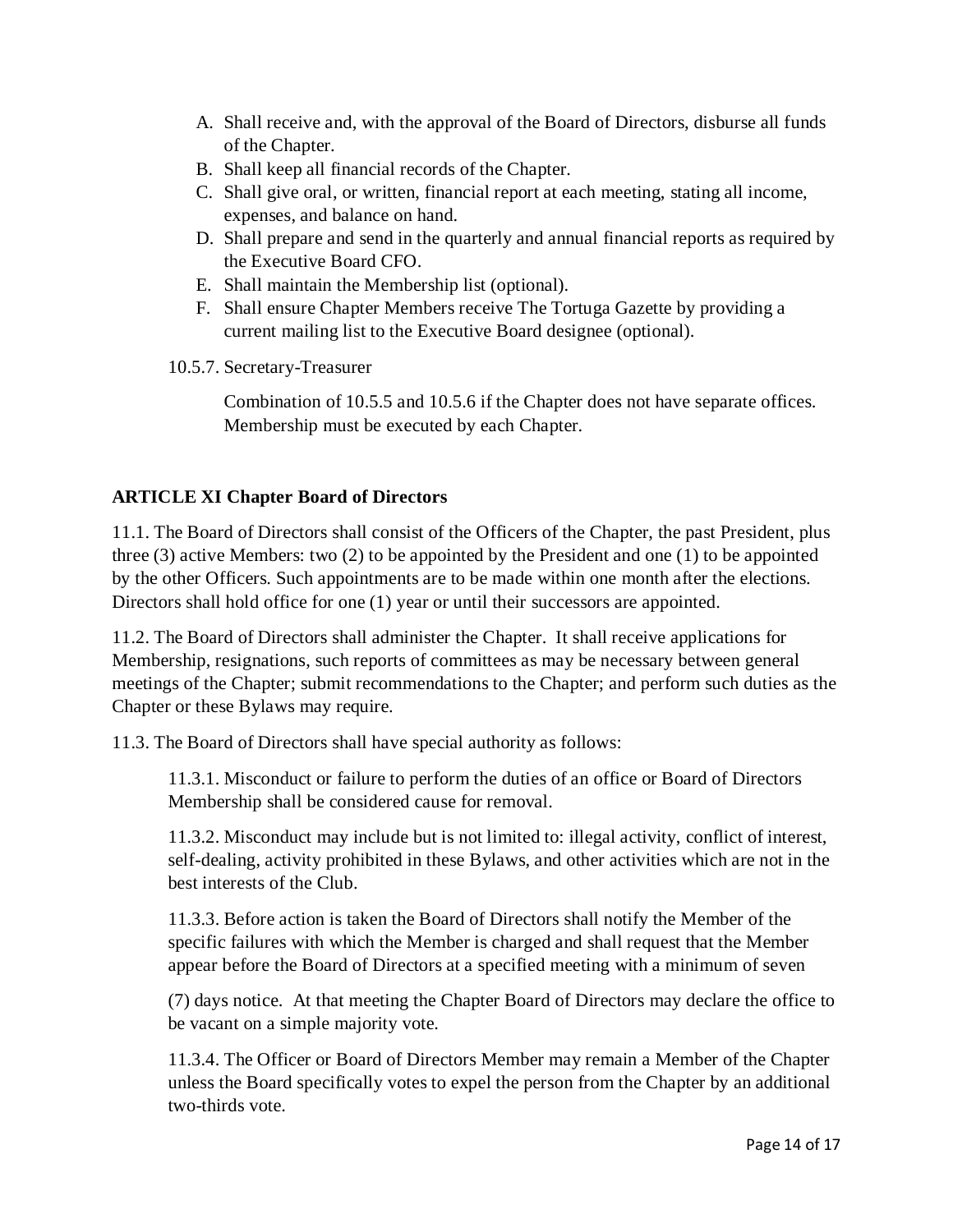11.3.5. The Membership shall be informed of the decision of the Board of Directors at the next general meeting.

11.4. In case of a vacancy in the office of President, the Vice President shall become President. The Board of Directors shall appoint a replacement to fill any other vacant offices by a twothirds vote.

11.5. Meetings may be called by the President or by two-thirds of the Board Members.

11.6. Special meetings may be called by the President or upon the request of at least three (3) Members of the Board of Directors. At least forty-eight (48) hours notice shall be given. The business transacted at any special meeting shall be limited to that mentioned in the call.

11.7. Quorum: A majority of the Board of Directors in office shall constitute a quorum.

11.8. Executive Board Directors/Delegates: The Chapter shall appoint two representatives from the Chapter to serve on the Executive Board as their Chapter's Membership representatives – Executive Board Directors (Delegates). Any Member or Officer/Director in good standing may serve. The term is the same as the annual election year or until a successor is appointed.

## **ARTICLE XII Nomination and Election of Chapter Officers**

12.1. At the second to last meeting of each fiscal year, a Nominating/Election Committee of three (3) Members shall be appointed and announced by the President. Only one (1) Member of the Committee may be a current Member of the Board of Directors. The President may not serve on the Nominating Committee.

12.2. The Nominating/Election Committee, after securing consent of the nominees to serve, shall submit its report to the Members of the Chapter at the last fiscal year end meeting, at which time nominations may be made from the floor, providing the consent of the nominees has been obtained.

12.3. The Nominating/Election Committee shall prepare a written ballot of the nominees. Such ballots shall include the name of each nominee and identify incumbents. The ballot shall also provide a space for write-in candidates.

12.4. The elections shall be held at the last meeting prior to November 1st annually. At that meeting, ballots shall be counted by the Nominating/Election Committee and those nominees receiving majority votes of the general Membership shall be declared elected. The Executive Board Officers shall be advised of the election results within thirty (30) days of the meeting.

12.5. The newly elected Officers shall assume office as of November 1st following elections.

12.6. All Officers shall hold office for one (1) year or until their successors are elected.

## **ARTICLE XIII Chapter Committees**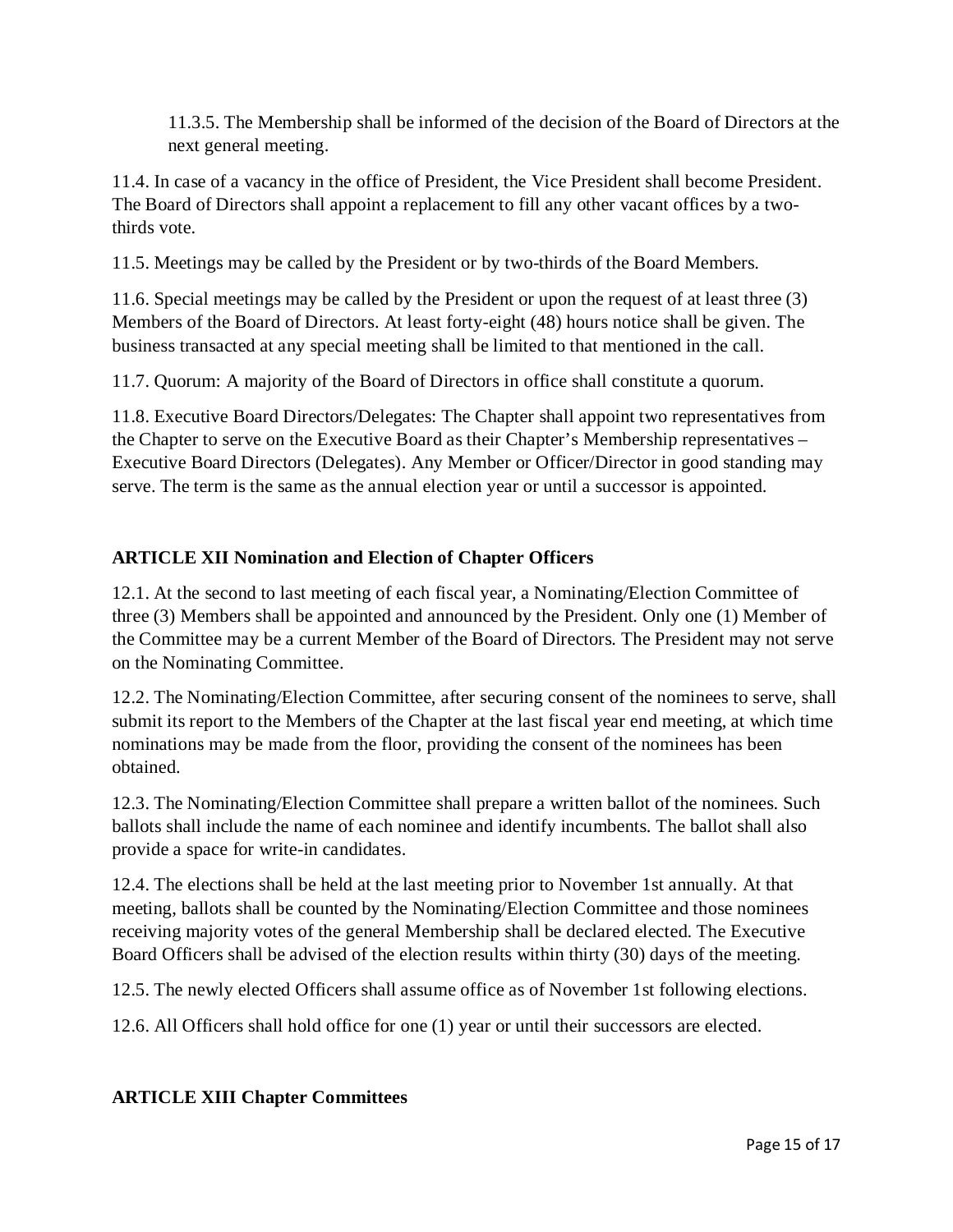#### 13.1. Adoption Committee

13.1.1. Chapter Adoption Chair/Committees shall consist of one or more Members, which shall manage the adoption of all turtles and tortoises received for that purpose.

13.1.2. The Chairperson shall be appointed by a two-thirds vote of the Board of Directors.

13.1.3. All Members fostering animals for the Club must have a current Foster Agreement on file with the Executive Board Secretary.

13.2. Show Committee

13.2.1. Each Chapter may have a Show Committee.

13.2.2. The Chairperson shall be appointed by the President and approved by a twothirds vote of the Board of Directors.

13.3. Additional committees may be appointed by the President as necessary.

#### **ARTICLE XIV Chapter Adoption Programs**

14.1. The Adoption Committees shall comply with all municipal, county, state, and federal laws and regulations.

14.2. Each applicant for a turtle or tortoise must complete the appropriate forms.

14.3. Applicants will receive instructions for the care of the turtle or tortoise.

14.4. Recipients of adopted Gopherus Species Tortoises must be advised by the Adoption Committee that if they have to give it up for any reason, it must be returned to the CTTC and will be put up for adoption.

14.5. The Adoption Committee shall keep a complete record of all adopted turtles and tortoises, as to when and from whom it has been received, species, sex if adult or hatchling/juvenile, measurements and health condition, and to whom adopted (full name, address and phone number).

14.6. Chapters shall provide adoption activity reports quarterly or as requested by the Executive Board.

#### **ARTICLE XV Show Rules**

15.1. Promote: Shows must promote the basic purpose of the organization as stated in these Bylaws.

15.2. For Profit: Commercial dealers may exhibit at the discretion of the show committee as long as the following item 15.3 is adhered to.